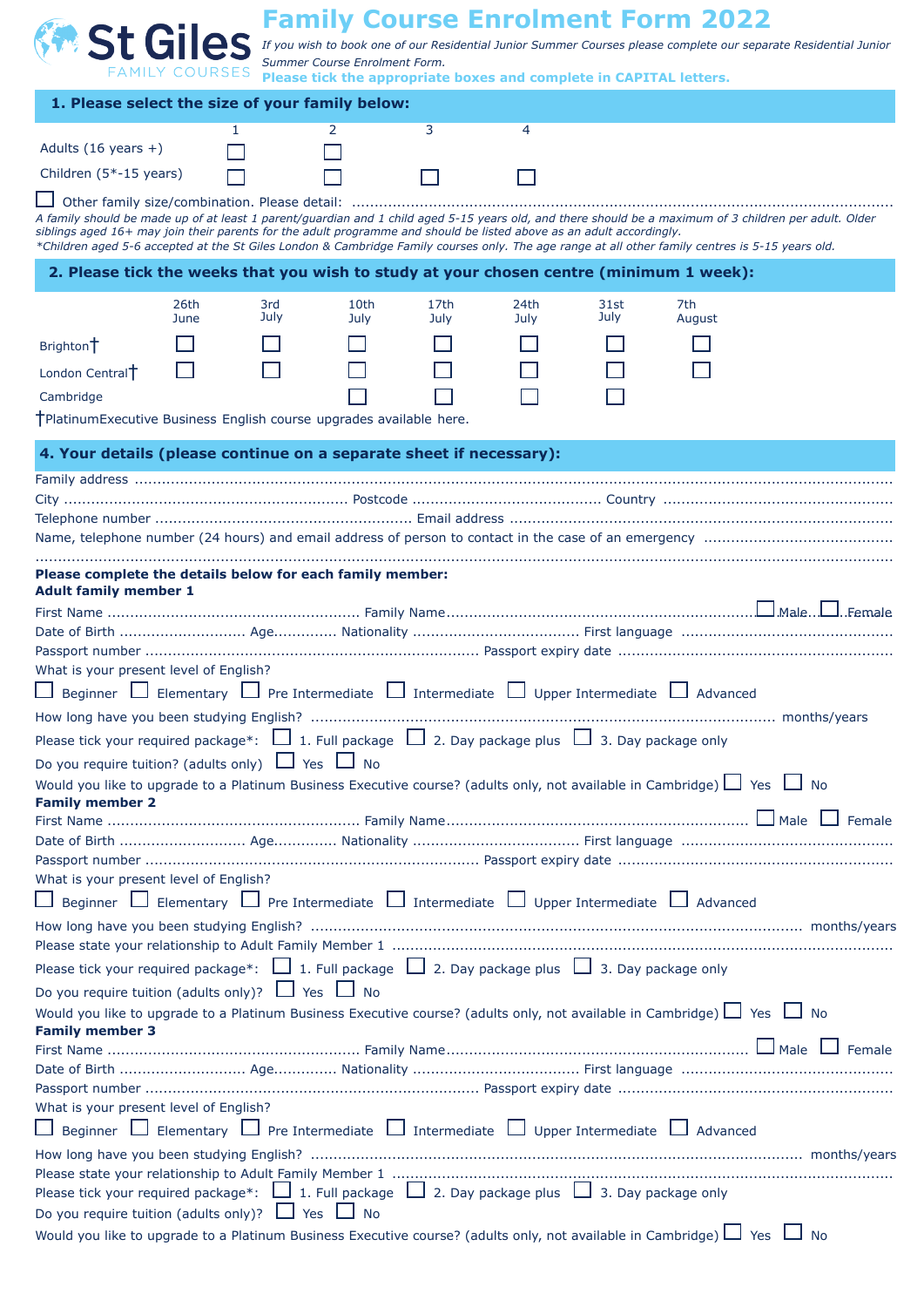| <b>Family member 4</b>                                                                                                                                                                                                                                                                                                                                                                                                  |           |                                     |                                   |                                                       |           |                                                                       |  |     |           |
|-------------------------------------------------------------------------------------------------------------------------------------------------------------------------------------------------------------------------------------------------------------------------------------------------------------------------------------------------------------------------------------------------------------------------|-----------|-------------------------------------|-----------------------------------|-------------------------------------------------------|-----------|-----------------------------------------------------------------------|--|-----|-----------|
|                                                                                                                                                                                                                                                                                                                                                                                                                         |           |                                     |                                   |                                                       |           |                                                                       |  |     |           |
|                                                                                                                                                                                                                                                                                                                                                                                                                         |           |                                     |                                   |                                                       |           |                                                                       |  |     |           |
| What is your present level of English?                                                                                                                                                                                                                                                                                                                                                                                  |           |                                     |                                   |                                                       |           |                                                                       |  |     |           |
| $\Box$ Beginner $\Box$ Elementary $\Box$ Pre Intermediate $\Box$ Intermediate $\Box$ Upper Intermediate $\Box$ Advanced                                                                                                                                                                                                                                                                                                 |           |                                     |                                   |                                                       |           |                                                                       |  |     |           |
|                                                                                                                                                                                                                                                                                                                                                                                                                         |           |                                     |                                   |                                                       |           |                                                                       |  |     |           |
|                                                                                                                                                                                                                                                                                                                                                                                                                         |           |                                     |                                   |                                                       |           |                                                                       |  |     |           |
| Please tick your required package*: $\Box$ 1. Full package $\Box$ 2. Day package plus $\Box$ 3. Day package only                                                                                                                                                                                                                                                                                                        |           |                                     |                                   |                                                       |           |                                                                       |  |     |           |
| Do you require tuition (adults only)? $\Box$ Yes $\Box$ No                                                                                                                                                                                                                                                                                                                                                              |           |                                     |                                   |                                                       |           |                                                                       |  |     |           |
| Would you like to upgrade to a Platinum Business Executive course? (adults only, not available in Cambridge) □ Yes □ No<br>*See page 44 of our Junior Summer Courses & Family Courses brochure for more details on these packages.                                                                                                                                                                                      |           |                                     |                                   |                                                       |           |                                                                       |  |     |           |
| 5. How did you hear about St Giles International?                                                                                                                                                                                                                                                                                                                                                                       |           |                                     |                                   |                                                       |           |                                                                       |  |     |           |
|                                                                                                                                                                                                                                                                                                                                                                                                                         |           |                                     |                                   |                                                       |           |                                                                       |  |     |           |
|                                                                                                                                                                                                                                                                                                                                                                                                                         |           |                                     |                                   |                                                       |           |                                                                       |  |     |           |
| We would love to stay in touch with you. Please tick this box if you do not wish to receive our e-newsletters, unique                                                                                                                                                                                                                                                                                                   |           |                                     |                                   |                                                       |           |                                                                       |  |     |           |
| special offers and other marketing communications form St Giles International.                                                                                                                                                                                                                                                                                                                                          |           |                                     |                                   |                                                       |           |                                                                       |  |     |           |
| 6. Supplementary information:                                                                                                                                                                                                                                                                                                                                                                                           |           |                                     |                                   |                                                       |           |                                                                       |  |     |           |
| Does anyone in your family have any allergies or medical conditions that the school and homestay should know about? If so, please                                                                                                                                                                                                                                                                                       |           |                                     |                                   |                                                       |           |                                                                       |  |     |           |
|                                                                                                                                                                                                                                                                                                                                                                                                                         |           |                                     |                                   |                                                       |           |                                                                       |  |     |           |
| Please tick if you <b>do not</b> want the following in the homestay: $\Box$ Cats $\Box$ Dogs $\Box$ Smoking                                                                                                                                                                                                                                                                                                             |           |                                     |                                   |                                                       |           |                                                                       |  |     |           |
| 7. Accommodation:                                                                                                                                                                                                                                                                                                                                                                                                       |           |                                     |                                   |                                                       |           |                                                                       |  |     |           |
| Do you need accommodation? $\Box$ Yes $\Box$ No<br>Breakfast-only Homestay   Half-board Homestay*<br>*Breakfast-only is included in the full package price. Half-board Homestay is an extra £40 per person per week.<br>Please tick if you would like to stay in a hotel or apartment instead of Homestay accommodation (details and prices upon request).<br>Please note all accommodation is subject to availability. |           |                                     |                                   |                                                       |           | Would you like St Giles to arrange this for you? $\Box$ Yes $\Box$ No |  |     |           |
| 8. Airport transfers:                                                                                                                                                                                                                                                                                                                                                                                                   |           |                                     |                                   |                                                       |           |                                                                       |  |     |           |
| Would you like us to arrange an airport transfer for your family (supplements apply)?                                                                                                                                                                                                                                                                                                                                   |           |                                     |                                   |                                                       |           | On Arrival                                                            |  | Yes | <b>No</b> |
| Please give flight/arrival details if already known:                                                                                                                                                                                                                                                                                                                                                                    |           |                                     |                                   | On Departure $\Box$ Yes $\Box$ No                     |           |                                                                       |  |     |           |
| Date of arrival: $\boxed{\Box}$ / $\boxed{\Box}$ / $\boxed{\Box}$ (dd/mm/yy)                                                                                                                                                                                                                                                                                                                                            |           |                                     |                                   |                                                       |           |                                                                       |  |     |           |
|                                                                                                                                                                                                                                                                                                                                                                                                                         |           |                                     |                                   |                                                       |           |                                                                       |  |     |           |
| Date of departure: $\boxed{\underline{\qquad}}$ / $\boxed{\underline{\qquad}}$ / $\boxed{\underline{\qquad}}$ (dd/mm/yy)                                                                                                                                                                                                                                                                                                |           |                                     |                                   |                                                       |           |                                                                       |  |     |           |
|                                                                                                                                                                                                                                                                                                                                                                                                                         |           |                                     |                                   |                                                       |           |                                                                       |  |     |           |
| 9. Insurance:                                                                                                                                                                                                                                                                                                                                                                                                           |           |                                     |                                   |                                                       |           |                                                                       |  |     |           |
| It is a requirement of studying at St Giles that you have adequate travel and medical insurance. Family Course students can include<br>this with the Family Course booking at an additional cost (please see the website for policy details, coverage restrictions and prices).<br>Insurance fees are not refundable in the event of cancellation.<br>Would you like to book this insurance for your family? $\Box$ Yes |           |                                     | No                                |                                                       |           |                                                                       |  |     |           |
| 10. Declaration, reservation and payment:                                                                                                                                                                                                                                                                                                                                                                               |           |                                     |                                   |                                                       |           |                                                                       |  |     |           |
| Declaration: I have read and understood the terms and conditions of enrolment and I accept them on behalf of all family members.                                                                                                                                                                                                                                                                                        |           |                                     |                                   |                                                       |           |                                                                       |  |     |           |
| Reservation: Return this completed enrolment form to the centre where you wish to begin your course, with the following payments:                                                                                                                                                                                                                                                                                       |           |                                     |                                   |                                                       |           |                                                                       |  |     |           |
|                                                                                                                                                                                                                                                                                                                                                                                                                         |           |                                     |                                   |                                                       |           |                                                                       |  |     |           |
|                                                                                                                                                                                                                                                                                                                                                                                                                         |           | Registration<br>Fee<br>(per family) | Course<br>Deposit<br>(per person) | Accommodation<br><b>Placement Fee</b><br>(per family) |           | <b>Express Mail</b><br><b>Service</b><br>(if applicable)              |  |     |           |
|                                                                                                                                                                                                                                                                                                                                                                                                                         | <b>UK</b> | £80                                 | £100                              | £45                                                   |           | from £37                                                              |  |     |           |
| Would you like your documents sent by express mail from £37?                                                                                                                                                                                                                                                                                                                                                            |           |                                     |                                   | Yes                                                   | <b>No</b> |                                                                       |  |     |           |

*(Please note the express mail fee is non-refundable in the event of a cancellation.*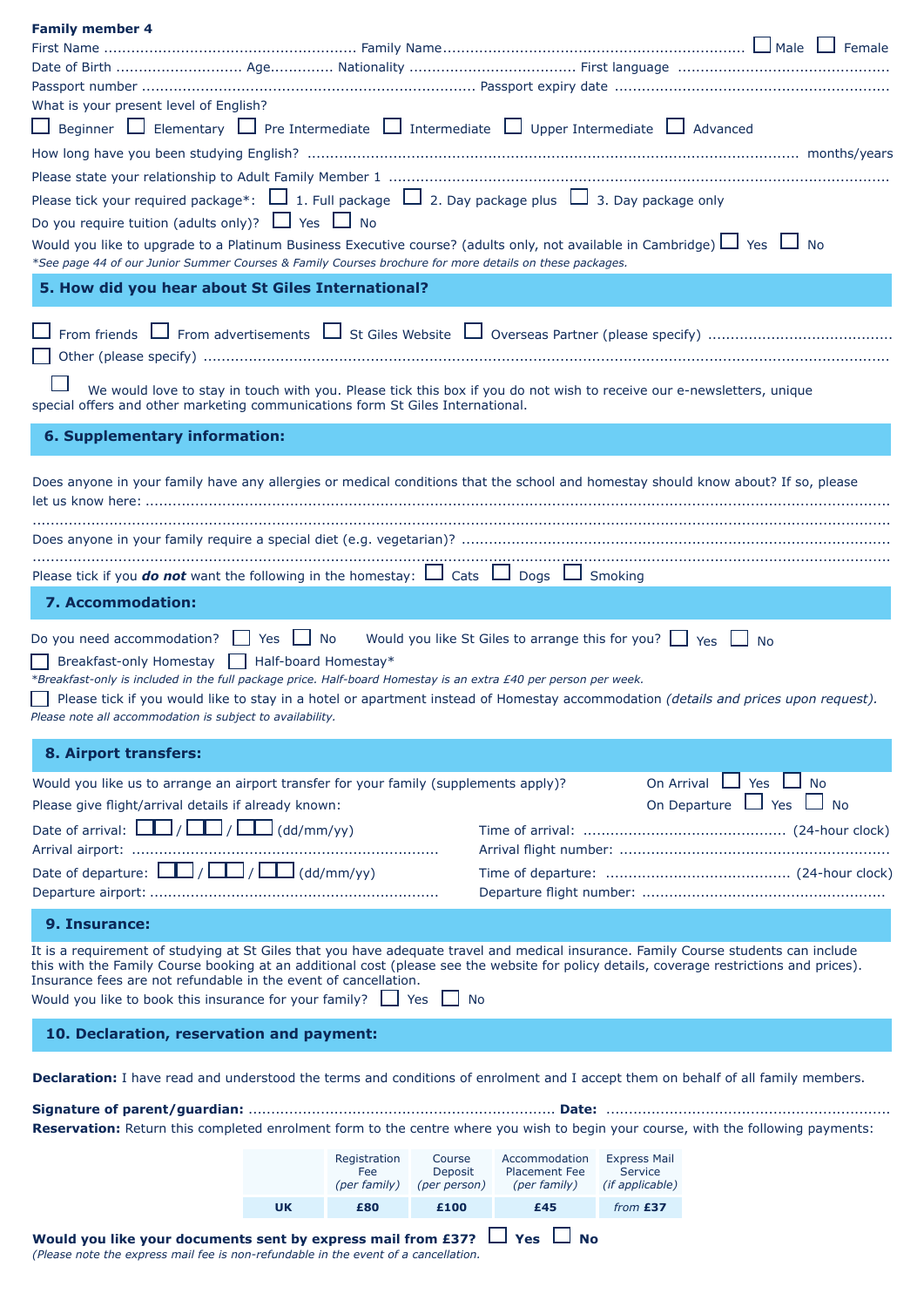**How would you like to pay?** Payment: The Course Deposit is part of the course fees, and is deducted from the total fees payable. The total amount due must be received by our offices or by our bank at least 28 days before your course begins in order to guarantee your place. You can send payments to the Centre by bank transfer, or credit/debit card. For payments by credit card or bank transfer in your home currency we will accept payment via Flywire. Flywire allows you to pay securely from a local bank in your home country in your home currency (subject to availability). The rates used by Flywire are guaranteed to be better than those of your bank/card provider. Alternatively, if you would prefer to pay by credit card in GBP, payments can be made to St Giles UK Centres via Realex. Please allow up to 28 days for funds to be transferred via a bank. UK bank charges (if any) must be paid by you on arrival.

By credit/debit card or bank transfer via Flywire. Paying via Flywire will save you money on bank or card charges as you can pay in your own currency. *See Flywire account details below.*

By credit/debit card in GBP via Realex. *See Realex account details below.*

| <b>St Giles Centre</b>                                | <b>Bank Transfer or Credit Card in your Home Currency</b>       | <b>Credit Card in GBP£/USD\$</b> |
|-------------------------------------------------------|-----------------------------------------------------------------|----------------------------------|
| <b>Brighton</b><br><b>London Central</b><br>Cambridge | https://www.flywire.com/pay/stgiles-international-londoncentral | http://bit.ly/LCRealex           |

## **Please return this form to the centre where you would like to study:**

**St Giles Brighton**<br>
1-3 Marlborough Place<br>
154 Southampton Row Brighton, BN1 1UB, UK<br>Tel: +44 (0) 1273 682747

154 Southampton Row<br>London, WC1B 5JX, UK Tel: +44 (0) 20 7837 0404 Email: brighton@stgiles.co.uk Email: londoncentral@stgiles.co.uk

**St Giles Cambridge** 52 Bateman Street Cambridge, CB2 1LR Tel: +44 (0) 12 2335 8089 Email: cambridge@stgiles.co.uk

## **11. Terms and Conditions of Enrolment**

## **All courses and accommodation are offered subject to availability.**

St Giles reserves the right to cancel a course or make changes to

course or accommodation arrangements without liability if obliged to by circumstances beyond its control or due to low demand, or where the student's preferred accommodation is unavailable. In such circumstances, St Giles endeavours to offer the best alternative arrangements, dates or venues available, including online tuition. If an alternative cannot be provided, a refund of fees paid for tuition and/or accommodation will be offered but St Giles does not accept liability for further compensation which exceeds the total fees paid.

St Giles (and associated third party suppliers) reserve the right to refuse to accept, to admit onto the premises or cancel a student's course or accommodation due to overriding health and safety concerns, or in cases where we or the accommodation provider cannot make reasonable provisions to facilitate their leaning needs or for their personal care.

St Giles will not be responsible for the non-performance of any contractually agreed obligations, if they are unable to take place due to an act of Force Majeure. Such causes shall include incidents that are outside of our reasonable control, which include, but shall not be limited, to act of government, war, threat of war, riot, civil strife, industrial dispute, terrorist activity, natural or nuclear disaster, unusually adverse weather conditions and infectious diseases. COVID 19 is one such infectious disease which is to be considered as a case of Force Majeure.

In occurrences of such incidents, St Giles endeavours to offer the best alternative arrangements, dates or venues available, including online tuition, or should an alternative be unable to be offered, a refund of fees paid for tuition and/or accommodation but does not accept liability for further compensation which exceeds the total fees paid. St Giles does not accept liability for further claims for compensation including but not limited to stress or loss of enjoyment.

St Giles will do it's upmost to comply with public health restrictions related to the spread of infectious diseases and will not be held liable for any non performance of contractually agreed obligations unable to be carried out as result of such efforts. St Giles requires it's students and Overseas Partners to do their upmost to comply with public health policies in the UK.

**Course fees:** No documentation will be issued until we receive the Course Deposit. Students will not be permitted to start the course unless full payment has been received.

**Cancellations & Refunds:** The parent/guardian/Overseas Partner must inform the Centre in writing and return the student's Confirmation of Acceptance of Studies. Cancellation fees are charged as follows, and any balance is refunded:

| <b>Cancellation</b><br><b>Received:</b>                                                                                                   | <b>Cancellation fees:</b>                                                                                                                                                                                                                                                                                                                                                                                            |
|-------------------------------------------------------------------------------------------------------------------------------------------|----------------------------------------------------------------------------------------------------------------------------------------------------------------------------------------------------------------------------------------------------------------------------------------------------------------------------------------------------------------------------------------------------------------------|
| More than 21<br>days<br><b>before</b> scheduled<br>arrival date                                                                           | <b>Registration Fee: £80 per family</b><br><b>Course Deposit: £100 per person</b><br><b>Insurance charges</b><br><b>Express mail fees</b>                                                                                                                                                                                                                                                                            |
| <b>Less than 21</b><br>days<br><b>before</b> scheduled<br>arrival date<br>(including<br>students who fail<br>to arrive without<br>notice) | <b>Registration Fee: £80 per family</b><br>Tuition fees for 2 weeks (UK)<br><b>Accommodation Placement Fee: £45</b><br>Students at all locations may also incur<br>accommodation charges to third-party<br>providers (residences, apartments, hotels and<br>homestays). St Giles will pass on any direct<br>costs incurred.<br>Insurance charges (UK)<br><b>Airport transfer charges</b><br><b>Express mail fees</b> |

**Changes to enrolments:** We reserve the right to charge an administration fee of £50 (UK) each time course details are changed after confirmation documents have been issued and prior to 28 days before the scheduled arrival date. This charge will not apply to course extensions.

Amendments to courses within 28 days of the scheduled arrival date are treated as cancellations and subject to our published cancellations terms. Components of courses are not transferable outside of the enrolment dates or to other people.

**Visas:** It is the responsibility of the parent or guardian to contact their local embassy (or other appropriate office) in good time in order to obtain any visas/entry documents required for visiting the UK. No visa support documentation will be issued until we have received the course deposit.

**Visa refusal:** Our office must receive the refusal letter before the course begins. Charges and refunds are as follows:

| <b>Cancellation</b><br><b>Received:</b>                     | <b>Fees charged:</b>                                                                                                                                                                                                                                              | <b>Fees</b><br>refunded:       |
|-------------------------------------------------------------|-------------------------------------------------------------------------------------------------------------------------------------------------------------------------------------------------------------------------------------------------------------------|--------------------------------|
| 7 days or<br>more before<br>the scheduled<br>arrival date   | <b>Family Course Registration Fee</b><br><b>Express mail fee</b> (if applicable)<br><b>Airport transfer charges</b>                                                                                                                                               | All other fees<br>are refunded |
| Less than 7<br>days before<br>the scheduled<br>arrival date | <b>Course fees</b> for 1 week<br><b>Family Course Registration Fee</b><br><b>Family Course accommodation</b><br><b>Placement Fee</b><br><b>Family Course Accomodation</b><br><b>charges</b> for 1 week (if applicable)<br><b>Express mail fee</b> (if applicable) | All other fees<br>are refunded |